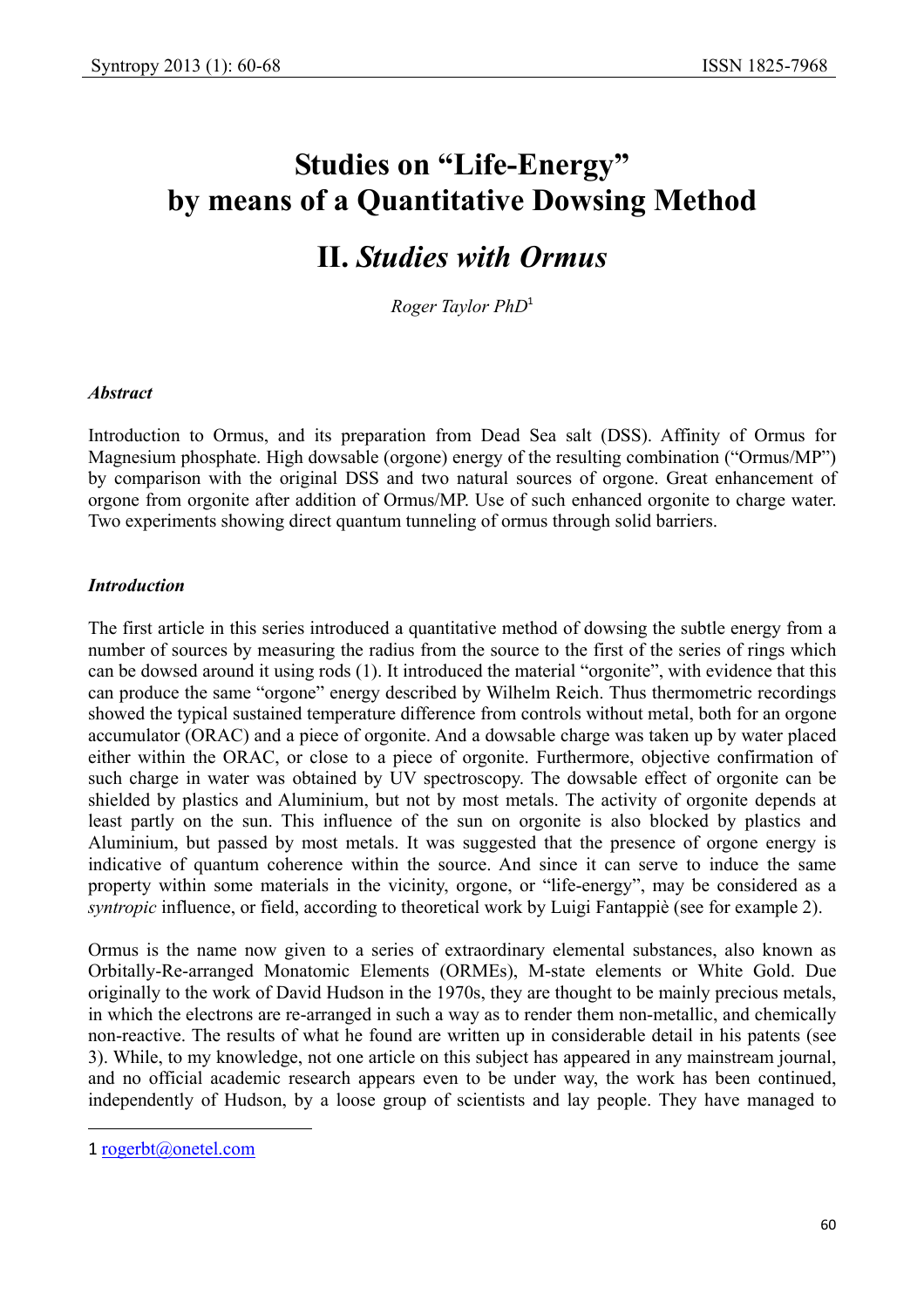reproduce at least some of his remarkable claims. Their work, together with that of Hudson, is available in a number of articles on Barry Carter's very extensive web site (3).

The original claim that they are monatomic, like rare gases, cannot be entirely true, since the purified materials apparently exist as solids: white or grey powders, and ormus atoms seem to form weak bonds with alkali metals. This, and the lack of complete confirmation of some of Hudson's main claims, are reasons for changing his name ORMEs to ormus. Although these powders do not conduct electricity, ormus elements show some characteristics of superconductivity in that they are repelled by magnets. One example can be seen in a video of particles of such a powder jumping away from a magnet (4). Another can be seen in a method for concentrating ormus from fresh water by passing it in the form of a vortex through ring magnets: the so-called "magnetic vortex trap" (5). Such behavior supports the suggestion that the electronic re-arrangement includes the formation of Cooper pairs. In this way also the outer electrons would be removed from being able to participate in conventional chemical bonds, and from giving rise to any recognizable spectroscopic signature. In addition, there are reports of drops of liquid with a sweetish taste forming on the outside of tightly-closed containers. This has been tentatively interpreted as being due to quantum tunneling of ormus atoms, carrying a little water with them.

Ormus has now been found ubiquitously: not only in the volcanic rock of Hudson's initial analyses, but in all natural waters (especially sea water), all biological material (plant and animal), and even in the air. Procedures are described to extract ormus from many of these sources, and even to convert the pure metals to their ormus form (2). Much the easiest, however, is the simple procedure to concentrate it from sea water, as described in the methods section below.

The most considerable import of the discovery of ormus lies in its biological role. This can be seen in the many experiments in which astounding increases in plant growth and productivity have been obtained. Much evidence now exists also for far-reaching improvements in human and animal health. See amazing photos of plants grown with ormus, with some of the effects on animals and humans (6). Some connection between ormus and life-energy, or orgone, now seems inescapable, and has inspired the dowsing investigation reported here.

# **METHODS**

# *Dowsing*

As a result of suggestions by James Lyons (7) - a physicist and expert dowser - I have developed an ability to quantitatively dowse the intensity of the energy from orgonite and some other sources mentioned below. (See also Addendum). What I do is to place the object on the ground (preferably outside on the lawn) and walk towards it holding dowsing rods. These cross over the object, and then again at a number of intervals (indicating an "aura" of several rings). With a tape-measure on the ground, I record the radius of these rings by noting the distance of my toes from the source. I find that, as predicted by James Lyons, the radius of the innermost ring is related to the intensity of the source. All the data to be presented concern this measurement, and are given in inches rather than centimeters.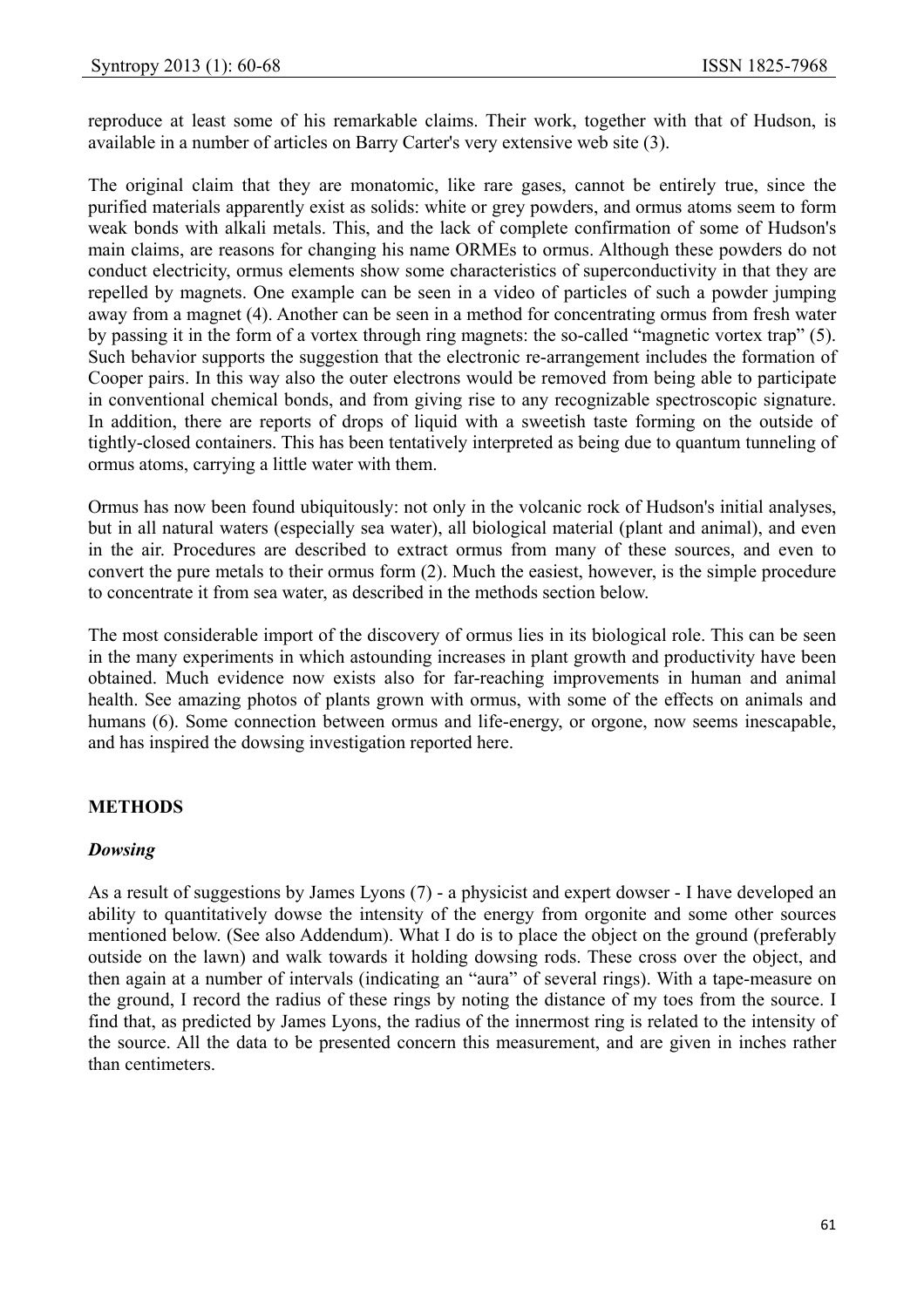# *Ormus concentrate from Dead Sea salt*

Dead Sea salt (8) was dissolved to a concentration of 10-20% in tap water, and warmed to 35-40 deg. C. Concentrated (~50%) Sodium hydroxide was then added, with mechanical stirring, and monitoring pH with a meter. A white precipitate is formed: presumably consisting mainly of Magnesium hydroxide. When the pH has been adjusted, and become stable at 10.6-10.8, the vessel was left for some 4-8 hours, after which it was further filled with water, and left overnight for the precipitate to settle. The supernatant was poured off, and replaced with more water. This was repeated some 3-4 times until it became only just salty to taste. To further concentrate the final precipitate, it was left a further 2 days before finally pouring off the remaining supernatant.

# **EXPERIMENTS AND RESULTS**

#### *Affinity for ormus of Magnesium phosphate with great increase in its dowsable energy*

Intending (for a reason unconnected with this article) to dissolve the precipitate, I made the serendipitous mistake of using Phosphoric instead of Hydrochloric acid. Rather than dissolving the precipitate, however, this caused it to take up a more granular form: presumably Magnesium phosphate. On dowsing the precipitate from 150g DSS, before and after converting to phosphate, I found this procedure to almost quadruple the energy. Filtered off and dried, this granular precipitate became the "DSS.PO4" in the dowsing experiment below (Fig. 1).

#### *Direct transfer to Magnesium phosphate*

Using Magnesium chloride and Sodium phosphate, I prepared some crystalline Magnesium phosphate, which has very low solubility at neutral pH. (Excess MgCl2 was used, with the intention to make Mg3(PO4)2). On adding  $\sim$ 100ml 50% DSS solution to  $\sim$ 0.5g of these crystals the mixture became almost immediately dowsable. After about 2h, the crystals were filtered off and dried. These, "Ormus/MP" in Fig.1, were quite amazingly powerful. Later, I found commercial MgHPO4 to be equally good.

#### *Comparison with some natural sources*

Comparing the original DSS.PO4 with some natural sources of life energy shows it to be over 50x the strength of magnetite (9) and vastly stronger than shungite (10). But Ormus/MP (the result of direct transfer) was some 6x stronger still - see Fig. 1.

# *Use of DSS.PO4 with orgonite*

The orgonite used here was a13cm cone containing Al-alloy turnings. (But better results were later obtained with steel wool in place of Al alloy). Approx 0.5g DSS.PO4 was put into a central hole. This was placed outside on a partly sunny day, and dowsed at intervals. As shown in the earlier article, the energy varies greatly with the sun. But it now rose some 4-5x higher than any of my orgonites without ormus – including the 30cm pyramid with Al turnings + quartz crystals which featured in the first article  $(1)$  – see Fig. 2.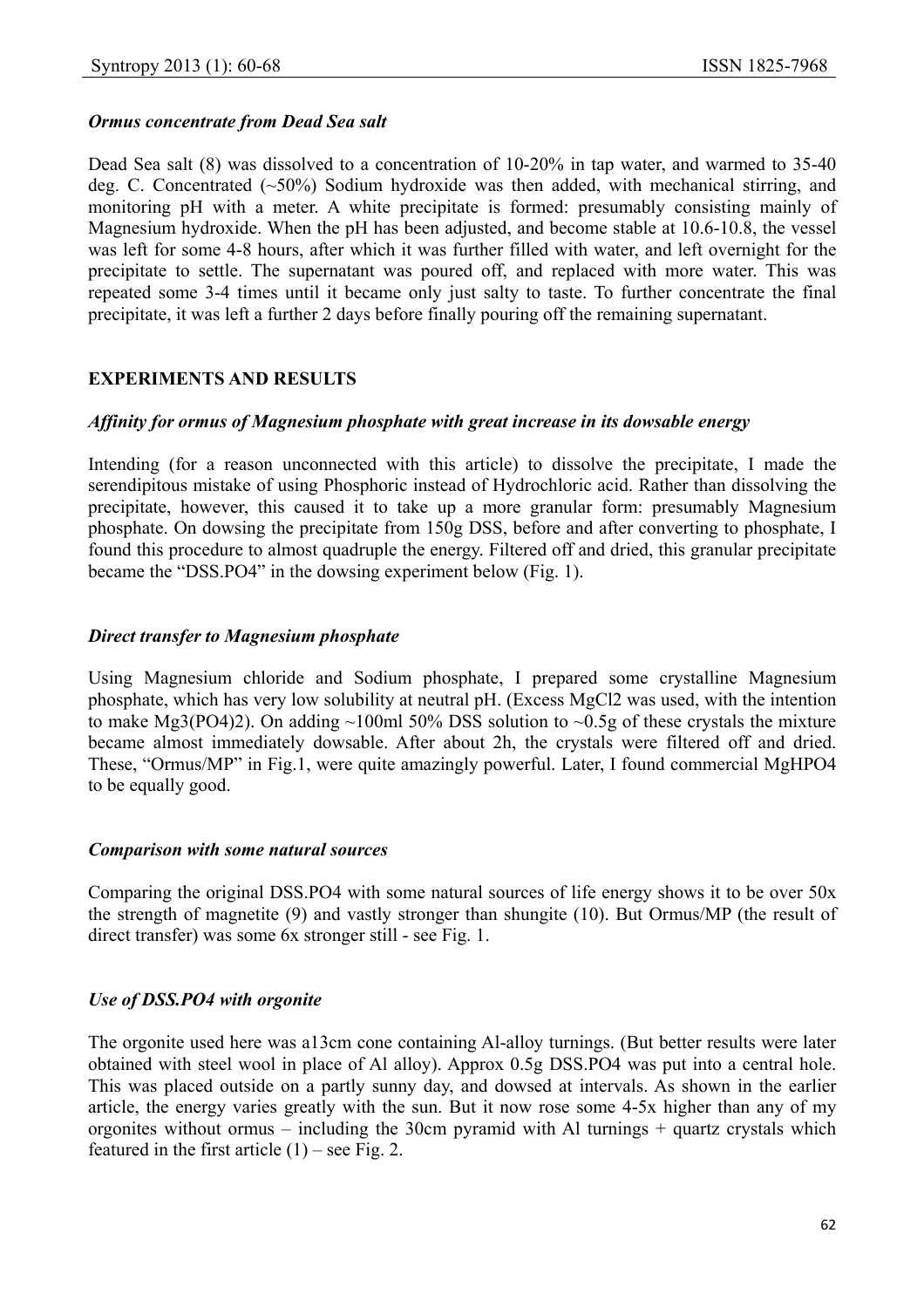



*Fig. 1 Dowsing results comparing two preparations of ormus/MP with two natural sources* 



*Fig. 2. Time-course of dowsable activity from orgonite/ormus MP compared with single readings for orgonite alone or ormus MP alone. The time-course for the orgonite pyramid described in the earlier article (1) is also shown.*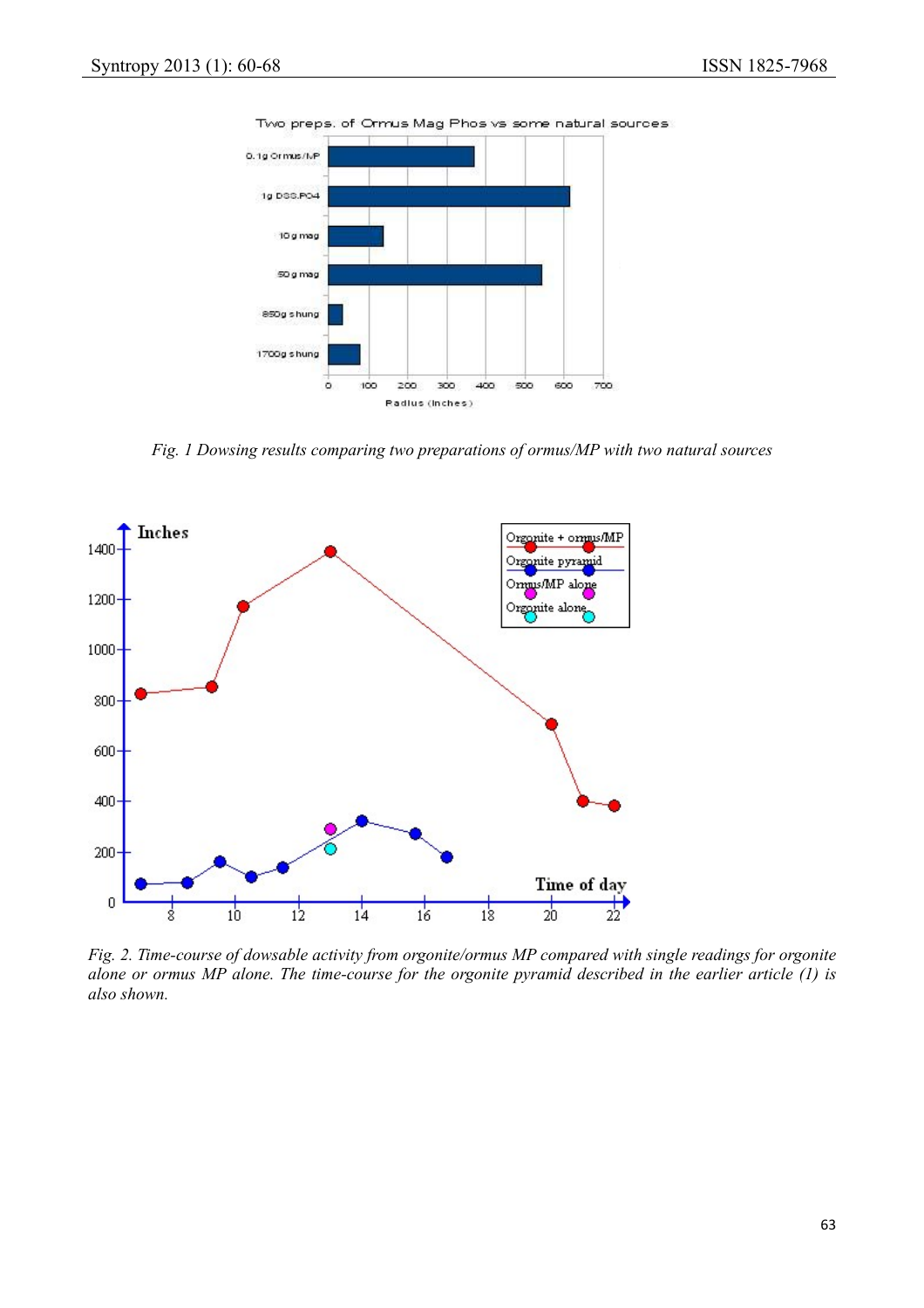# *Charging water with various orgone sources*

The following sources were used to charge water:

(a) "Cone" (as described above). Placed beside 950ml water in sun ~2h.

(b) "Egg" (a small  $\sim$ 3x5cm) egg-shaped piece of orgonite made with steel wool and filled with  $\sim$ 0.5g DSS.PO4). Suspended in 1 gallon water  $\sim$ 2h

(c) Magnetite (950ml bottle of water kept overnight in cylindrical, magnetite-filled "charger" of approx. 1.5cm thickness).

(d) MRET (the recommended 30min with electrical water-charging device from Igor Smirnov (11)).

(e) Plywood pyramid (overnight in 8ft pyramid shown in first article (1)).

(f) Tymbak water, purchased as charged by the laser method of Dan Nelson (12).

950ml dowsed in each case (Fig. 3).



*Fig. 3. Dowsing 950ml water charged by various methods* 

# *Time course of water charging*

950ml water from the "Cone" and "Egg" experiments above was dowsed at intervals. Results showed charging essentially complete in 2-3h for the small (950ml) volume (blue), and 4-5h for the larger (1gall) volume (red) (Fig. 4).

# *Decay of water charge*

950ml water, charged with "Cone", was dowsed at intervals during 5 days. Evidently, after losing some 50% of its charge in the first 2 days, it reaches a more stable level (Fig. 5).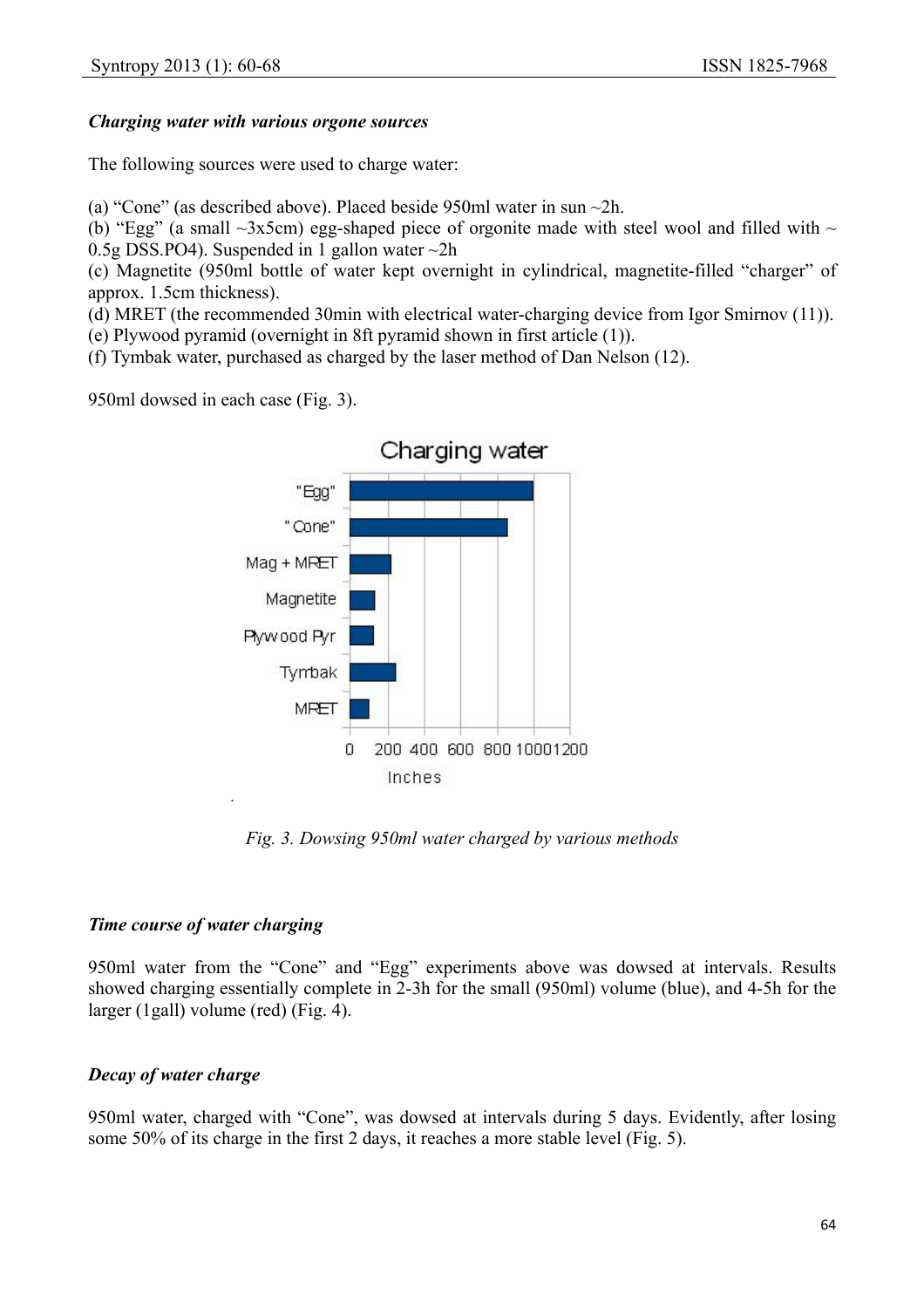

*Fig. 4. Time-course for charging water by two types of orgonite/ormus MP.* 



*Fig. 5. Decay of water charge.*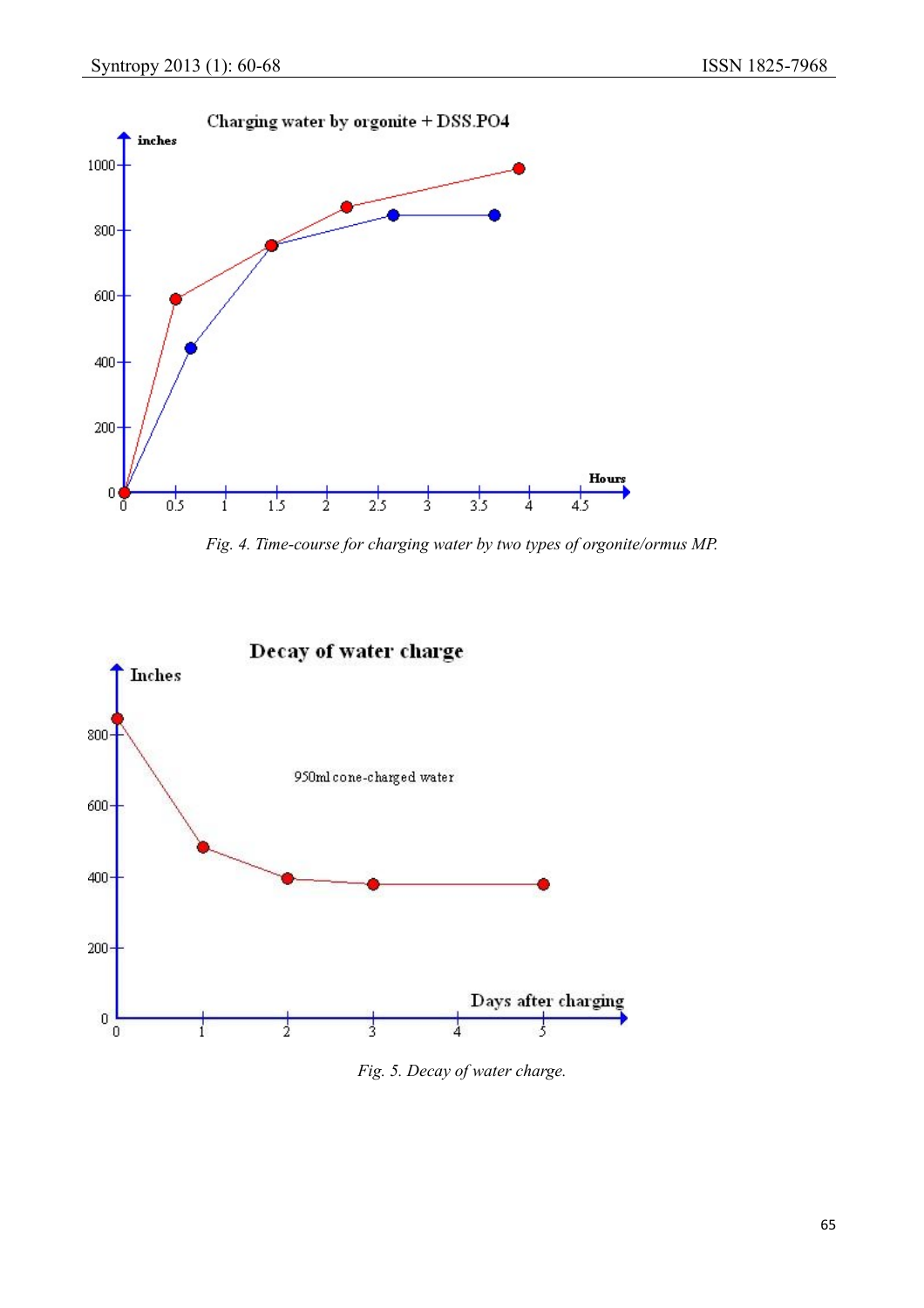### *Quantum tunneling of ormus through plastic under the influence of magnets*

The fact that ormus could be dowsed in this way offered a possibility to test for its claimed ability to "quantum tunnel" through a solid barrier. The system was set up as in Fig. 6, with two concentric containers, and a central tube containing neodymium magnets separated by plastic spacers. The intention was that if ormus atoms were superconductive, they should flee the magnets and pass through the wall of the inner container into the outer. (The containers were thin-walled, probably PVC). The ormus was merely an alkaline precipitate from Dead Sea salt, the bulk of which is probably magnesium hydroxide. In the outer container was put a half-saturated solution of sodium chloride. (Since ormus is attracted to alkali metals it was hoped that this would prevent it being lost altogether to the outside, but a later experiment with water in the outer chamber gave a similar result). Having put the magnets in, the contents of each container were poured out at intervals, dowsed, and poured back again. During the first afternoon the reading from the inner container declined steadily, but nothing appeared in the outer container. But it did appear on the second day, and by the third day all the activity was found to be in the outer container. Clearly there was a delay between loss of dowsable material from the inner container and its appearance in the outer. This suggests that it got held up temporarily while passing through the intervening plastic wall.



# **Quantum tunnelling**

*Fig. 6. Quantum tunneling of ormus through plastic under the influence of magnets.*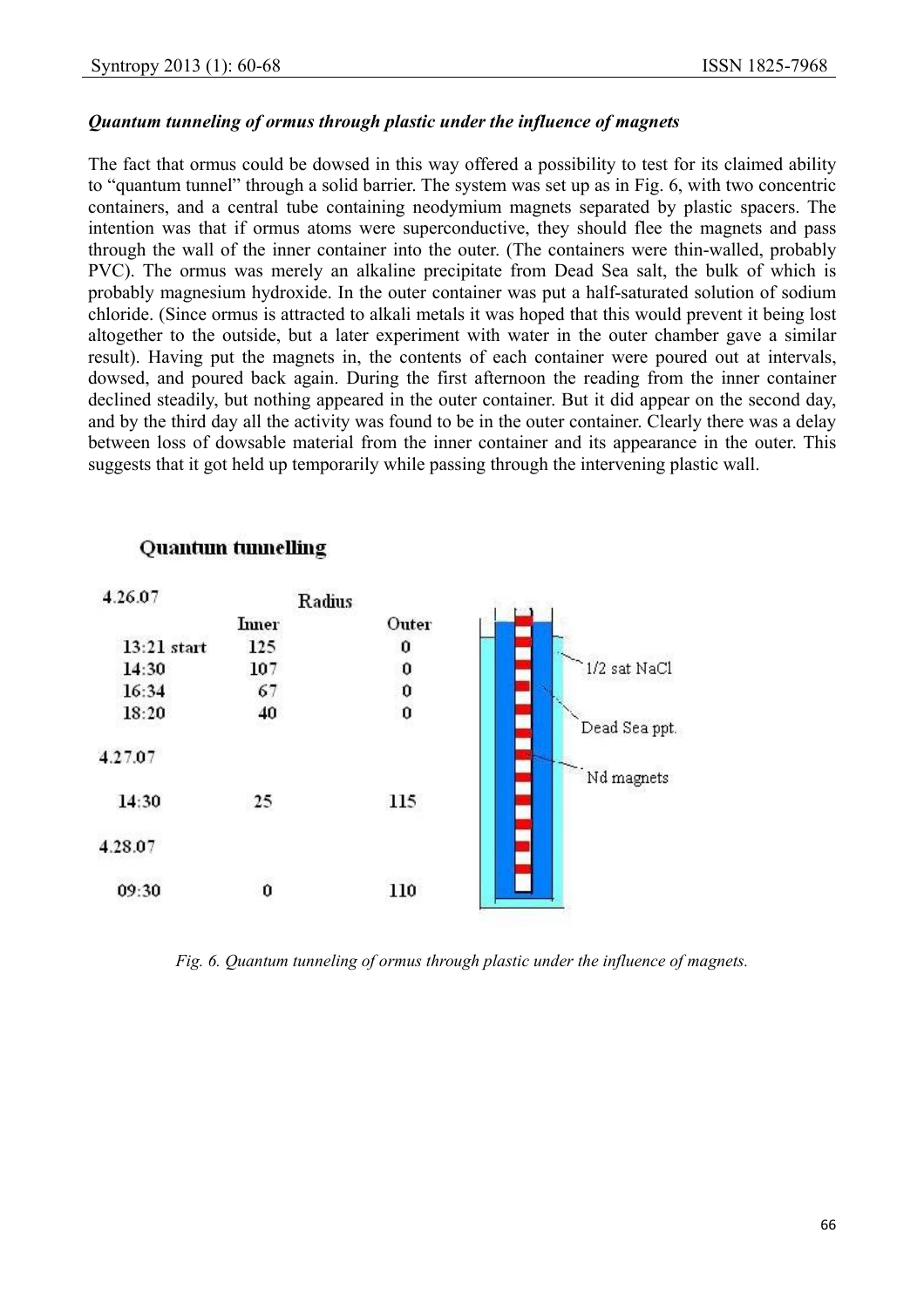#### *Quantum tunneling through glass into Magnesium phosphate*

The high affinity of Magnesium phosphate for ormus offered another way to test for quantum tunneling – this time without the help of magnets. Fifty ml 50% DSS was placed in a 100ml beaker. Into this was placed a glass test tube containing 100mg Magnesium phosphate. The whole was dowsed at intervals without moving or stirring it. As seen in Fig. 7, the dowsable energy rose to a maximum in about 7h. The reason for the partial decline to a new stable level is not known, but has been repeated.



*Fig. 7. Quantum tunneling of ormus from 50% DSS, through glass tube, into Magnesium phosphate.* 

#### **DISCUSSION**

The previous article (1) had considered the question of the physical nature of Wilhelm Reich's orgone energy, and concluded that it is a state or condition of the local space conducive of greater organization in suitably receptive matter, and thus favorable to life: i.e. a *syntropic* influence, or field. In that article I argued that orgone can be produced by any center of quantum coherence – including living organisms, and artificial sources such as lasers and non-inductive coils. Thus ormus atoms should also be able to take up collective quantum coherence.

But clearly they do not automatically assume this state, because the original Dead Sea salt, either in solution or as crystals, is almost inactive (by dowsing). It gains some activity on precipitation in association with Magnesium hydroxide, and then gains far more in association with Magnesium phosphate. Why should this be? Since Magnesium phosphate is obviously crystalline when viewed under a microscope, while the hydroxide is amorphous, it seems likely that coherence is facilitated when the ormus atoms are entrapped in regular array into crystals. Thus the activity of any preparation depends, in addition to the quantity of ormus atoms, on the degree to which they are linked into large-scale quantum coherence, or Bose-Einstein conjugate. The inactivity of DSS crystals, however, remains to be explained.